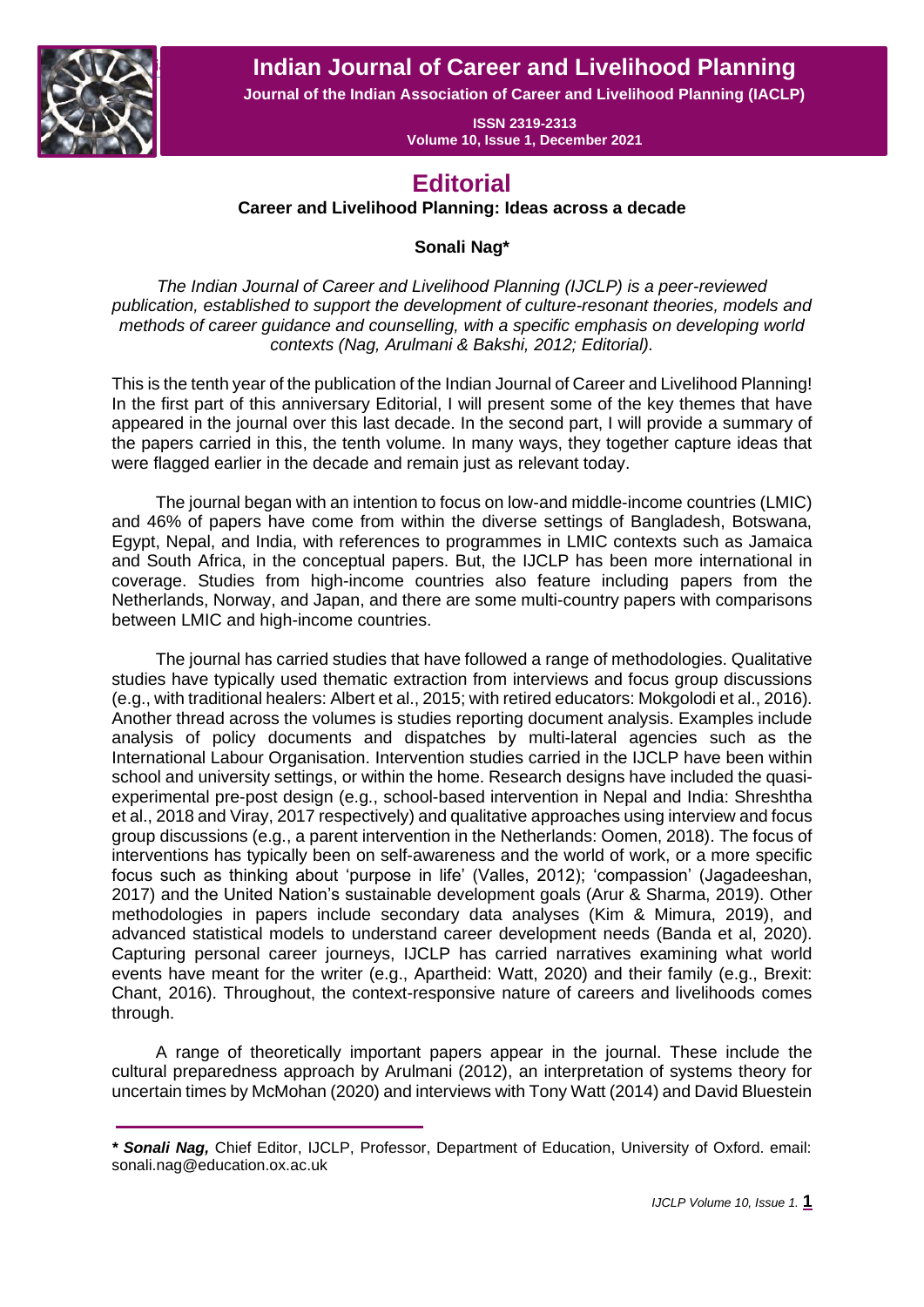(2015). Strong arguments for recognising the theoretical depth of concepts available in the global south appear across multiple volumes (e.g., Watson, 2013; Arulmani, 2014; Robertson, 2017; Sultana, 2018). Complementing these are papers rooted in theorising within the global north (e.g., Kavale, 2012; Goodman, 2014; van Brussel, 2019) and papers on methodological debates by (e.g., Bakshi 2014).

Career and livelihood issues for individuals with special vulnerabilities has been a recurrent theme. These papers focus on special educational needs (e.g., Aravind & Nag, 2013; Kversoy & Kversoy, 2018; Mazumdar, 2019); indigenous and tribal communities (e.g., Sangma & Arulmani, 2013; Chakma, 2020) and the socio-economically vulnerable (e.g., Kumar, 2013).

Turning now to this volume of the IJCLP (Vol. 10), the papers again differ in scope and methodology.

Anne Holm-Nordhagen presents findings from a qualitative study where teachers were invited to participate in classroom-delivered career counselling lessons. The aim was to examine what happens when teachers join as active partners with career counsellors. The collaboration spans planning, execution and evaluation of a 'career learning programme'. Two career counsellors and four teachers are followed through lessons in three secondary-level classrooms. Several notes are made of the facilitating role that the teachers played, and their success was attributed to advanced pedagogical skills as well as expert knowledge about participating students; areas that career counsellors may not be as skilled in or knowledgeable about. Holm-Nordhagen synthesises the key findings from this study in these words: *The key concept in the narrative on this collaboration is that the teacher is the oil in the engine.* More exemplars are needed of how to structure data collection on processes that underpin classroom collaborations. In addition, the nature of collaborations for making linkages between school subjects, careers and planning for the future is under-theorised. Holm-Nordhagen provides insights for both.

Sachin Kumar reviews India's recently-adopted National Education Policy (2020). This is a policy, as with earlier policy documents, that was adopted after country-wide consultations. Rather than focussing on its strengths and weaknesses, this paper carefully pieces together information scattered across the document to form a picture for planning and implementation. The focus is especially on career practitioner training. This is timely given the country's ambition to have a counsellor in at least half of the schools or school clusters in the country by 2025, and complete coverage by 2030. Kumar lists several areas that India must catch-up with including scaled-up assessment as well as in-person and online counselling. In contrast to the call for 'horizontal connections' in the Holm-Nordhagen paper, Kumar finds 'vertical integration' from school into undergraduate and post graduate education as the gap that can undo the policy's ambitions. Reading between the lines, this is an all-encompassing document and, in this regard, is not unlike policy documents coming up internationally, especially in lowand middle-income countries: guidance and counselling find mention but details for implementation are far from clear.

Yousef Khalifa Aleghfeli's conceptual paper brings together the grey and academic literature to examine the concept of Educational Resilience. The topic is especially relevant since recent communiques from multilateral agencies show a sharp increase in the use of the term Educational Resilience. This trend is perhaps understandable given that COVID-19 has upended preferred ways of supporting student learning in schools, colleges, internships and universities, to name a few. However, research on person and institutional resilience has a long history, and much of this has been in the context of the individual and their response to difficult circumstances. While the recent grey literature also engages with the term as related to 'vulnerability to disruption risk', it takes a broader view addressing policy level factors that